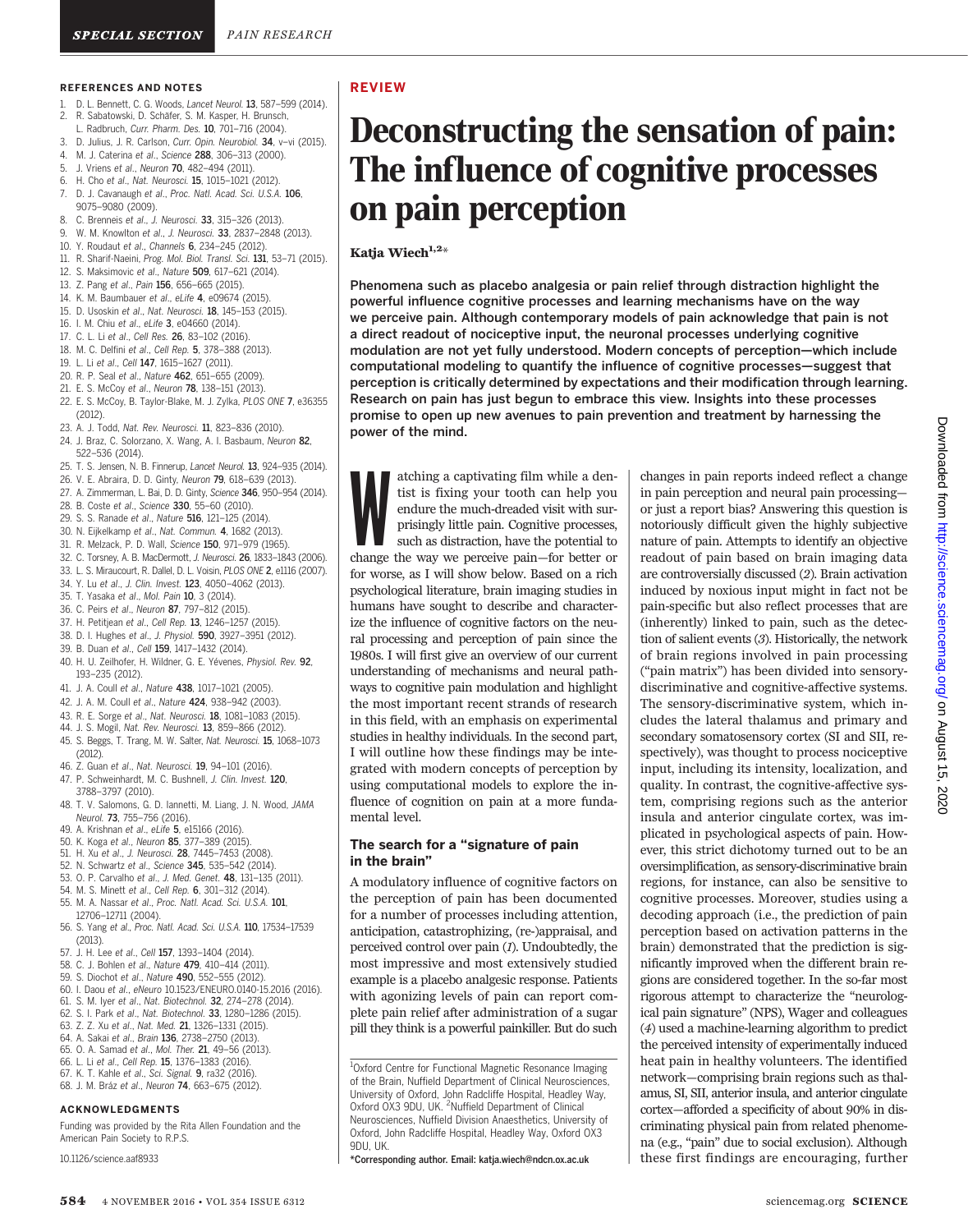validation of this "objective marker" is needed, including its translation to clinical pain and generalizability to different types of pain and pain modulation.

## The descending pain control system: Top-down modulation of pain

Neuroimaging studies have not only been concerned with target regions of cognitive pain modulation but also with areas that implement the modulation. The so-called descending pain control network comprises regions such as the dorsolateral prefrontal cortex (DLPFC), rostral anterior cingulate cortex, and periaqueductal gray (PAG) (5). Activation and functional connectivity between these regions are positively correlated with the level of pain relief reported. The engagement of this modulatory control network has been linked to reduced activation in other pain-related brain regions, albeit with varying consistency. Furthermore, the top-down influence has been shown to alter responses in the spinal dorsal horn, which suggests that it can modulate nociceptive processing at an early stage  $(6)$ . The DLPFC is thought to play a pivotal role in top-down control of pain, because its transient lesioning by transcranial magnetic stimulation (TMS) abolish the placebo analgesia (7). Most of our knowledge of the pain-control system stems from neuroimaging studies on placebo analgesia, but this system has also been found to be engaged during other types of cognitive operations leading to pain reduction [e.g., distraction (8)]. Descending pain inhibition is largely mediated through endogenous opioids (9). There is, however, evidence for the contribution of other neurotransmitters, including cannabinoids (10) and dopamine (11). Taken together, research on the descending pain control system has described a network that is sensitive to cognitive manipulations and can interact with other brain regions involved in pain processing.

## The frontostriatal system: Valuation of nociceptive input and higher-order integration of different aspects of pain

Do changes in perception based on cognitive modulation differ from those induced by changes in noxious input? Woo and colleagues (12) directly compared the modulation of pain through different intensity levels of heat and through cognitive self-regulation of pain in the same individuals. Although the former was indeed reflected in changes in the NPS, self-regulation had no effect on the NPS but was associated with changes in functional connectivity (i.e., the crosstalk between brain regions) of mesolimbic brain structures, including the ventromedial prefrontal cortex (vmPFC) and nucleus accumbens (NAc). This finding is remarkable for two reasons. First, it challenges the concept of the NPS as a universal signature of pain in the brain. If the NPS is to be established as an objective readout of pain, it is expected to reflect changes in pain irrespective of the type of modulation that led to the change in perception. Second, it highlights the contribution of the mesolimbic network that has been

## Fig. 1. Influence of expectations on pain.

## **Diffusion decision model**

Accumulator model within the framework of perception as inference to describe the decision in a binary decisionmaking task. The decision can be understood as an accumulation of evidence that initiates a response as soon as the decision threshold for one of the options is reached. Without prior information, the probability of both alternatives is identical (thin center line). If high-intensity pain is expected, this prior information could lead to altered sensory processing (dashed line) or a shift in prior toward the high-pain boundary (dotted line).



## Two types of bias

The two types of bias can be distinguished because they result in different response times for incorrect choices.

#### **Drift rate Starting point** (Altered sensory processing) (Altered perceptual decision-making) Valid cue Valid cue Correct Correct Neutral Neutral --- Valid cue -- Valid cue Incorrect Incorrect === Neutral == Neutral Time Time Slower errors Faster errors **Experimental design** 80/20 Influence of prior information on perceptual decision-making in the context of pain (30). Participants saw one of three visual cues on 20/80 each trial, and these signaled different probabilities for low-intensity and high-intensity pain: (i) 80% high, 20% low; (ii) 20% high, 80% low; or (iii) 50% high, 50% low. Participants had to indicate as quickly as 50/50 possible whether they received a high-or low-intensity stimulus. Response time and accuracies were recorded. Time **Results: Prior information affected Drift rate Starting point** perceptual decision-making A direct comparison of both types of bias  $0.7$ 3.5 revealed that this influence of prior information was based on a decision-making bias.  $0.6$ 30 Expectation shifted the prior toward the  $0.5$

expected outcome. This was true for both the expectation of high-intensity pain (red circle) and that of low-intensity pain (pink circle). Only when participants expected a high-pain stimulation but received a low-intensity stimulation was there an increased drift rate (blue circle).



GRAPHIC: ADAPTED BY N. CARY/SCIENCE

GRAPHIC:

ADAPTED BY N. CARY/SCIENCE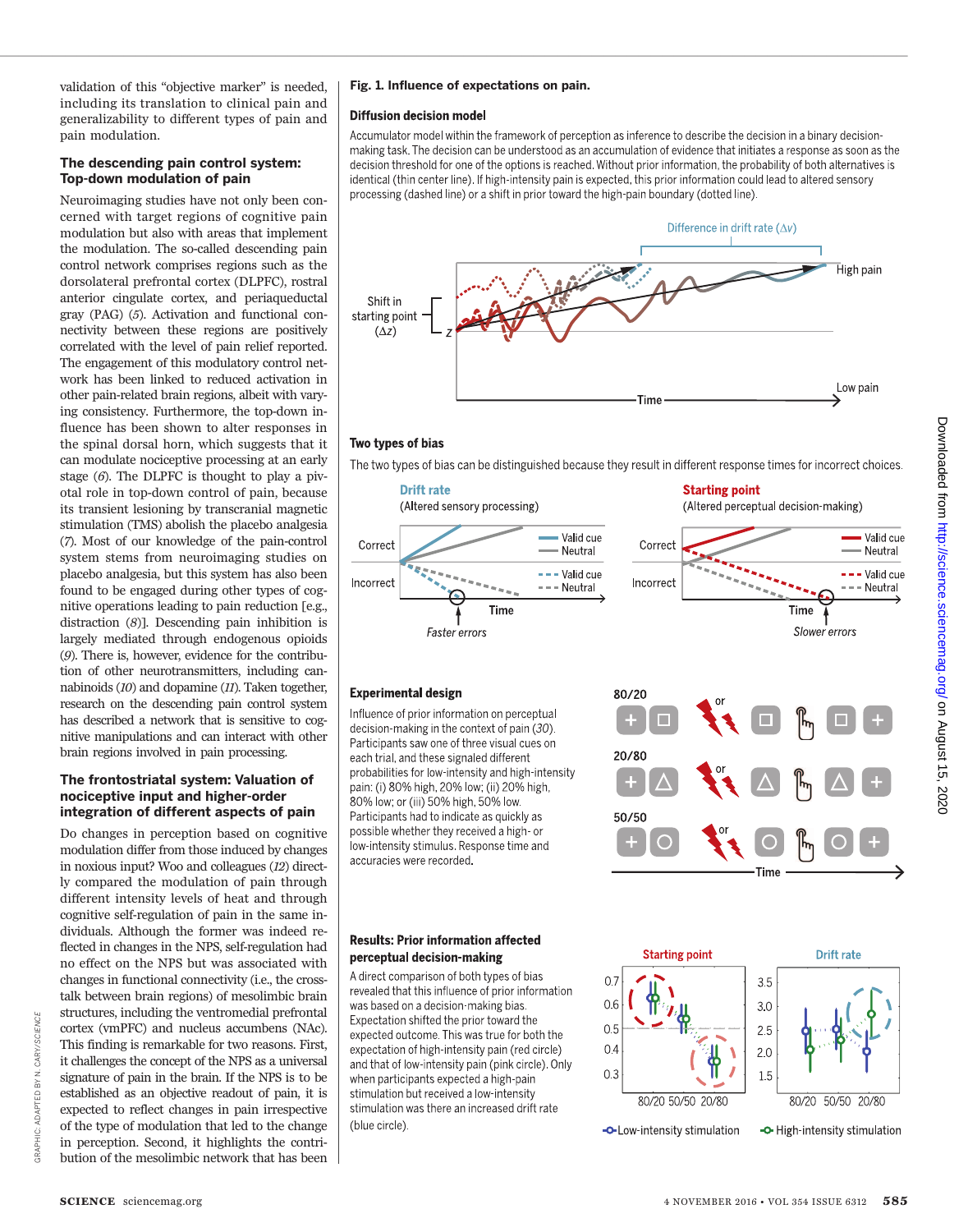implicated in learning and valuation rather than in pain processing as such. It could therefore be speculated that this network translates sensory, cognitive, and affective aspects of pain into a "common currency" to integrate them and give rise to one unified pain experience. In a longitudinal study involving brain imaging (13), functional and structural characteristics of vmPFC and NAc have been shown to predict the development of chronic pain. On the basis of these findings, it has been postulated that the frontostriatal system is key not only for the conversion of nociception into the perception of pain but also for the transition from acute to chronic pain (14, 15).

## Attention and the influence of spontaneous brain activity on pain perception

Changes in pain perception have not only been observed following deliberate cognitive operations but can also occur spontaneously (16). Recent work linked this finding to spontaneous fluctuations in attention to pain that depend on dynamic changes in resting state activity in three distinct brain circuitries (17): (i) the "sa-

lience network," which is involved in the detection of biologically relevant stimuli and events and comprises brain regions such as mid-cingulate cortex, anterior insula, temporoparietal junction, and DLPFC (18); (ii) the default mode network (DMN), which shows a reduced signal level during activity compared with a relaxed nontask state and includes regions such as the medial prefrontal cortex, the posterior cingulate cortex and precuneus, the lateral posterior lobe, and the medial temporal lobe  $(19)$ ; and (iii) the descending pain control system described above. Using an experience sampling approach in which participants indicate to which extent they had paid attention to pain, activation in the salience network was found when attention spontaneously focused on pain (20). In contrast, the DMN was engaged when attention was focused away from pain (20). "Individuals' intrinsic attention to pain" (defined by the test-retest reproducibility of an individual's tendency to attend away from pain) was related to their structural and functional connectivity between DMN and the descending pain control system [and the PAG in particular (18)]. Also, alterations in the interplay between the salience network, DMN, and descending pain control network have been related to heightened attention to pain in chronic pain patients (17). Although speculative at this time point, research into the neural basis of altered spontaneous focusing on pain might therefore also be relevant for understanding the "interruptive function of pain" (21) on concomitant cognitive processes in clinical pain populations.



Fig. 2. Prediction error processing and learning in the context of pain: A schematic overview. Sensory input or pain-related cues trigger a painrelated expectation. Subsequently, nociceptive input is compared with the expectation that reflects prior information. If incoming information is in line with prior assumptions, the expectation is confirmed. If they diverge, a prediction error signal is generated, and the expectation is updated through a learning rule. Note that the generation of a prediction error might not necessarily lead to a revision of the expectation; following up on prediction errors might selectively be impaired in a pathological state and might contribute to aberrant learning in the context of pain.

## The need for a comprehensive unified framework of cognitive pain modulation

The studies portrayed above have provided important insights into the implementation of cognitive pain modulation. They leave unanswered, however, critical questions regarding its initiation, maintenance, and integration. The processes described in the previous sections need to be carefully orchestrated to integrate momentary demands with long-term goals (22) to ensure survival of the organism. What triggers cognitive pain modulation and what prevents or stops it? Furthermore, the actual interface between cognitive processes and pain as a perceptual experience has only insufficiently been described so far. How are cognitive influences woven into the perceptual process that gives rise to the experience of pain?

## The construction of a pain experience: "Perception as inference"

Modern concepts of perception outside the pain field have begun to address these questions by using computational models. In computational modeling, measurable indices of behavior that result from the inferential process (e.g., categorization of stimuli as painful, versus nonpainful, response times) are used to inform a theoretical model, which maps sensory input (e.g., noxious stimulation) onto behavior. Indicators of this mapping are subsequently used in the analysis of functional neuroimaging data to characterize the inferential process. In the most prominent theoretical framework of this lineage, termed

"predictive coding," perception is conceptualized as an inferential process in which prior information is used to generate expectations about future perception and to interpret sensory input (23). During the perceptual process, incoming sensory information is compared against a "template" or expectation that reflects prior information. The concept of predictive coding acknowledges that we are more likely to perceive sensory information in accordance with our template than with competing interpretations. Perception is thereby understood as a process that favors expected outcomes and weighs down information that is incongruent with the expectation. Evidence for such biased perception in the context of pain comes from studies using explicit cues to signal the intensity or onset of an upcoming noxious stimulus (24, 25) (Fig. 1) or, in more complex paradigms, the predictability or controllability of the stimulation [e.g., (26)]. Moreover, the generation of expectations is a shared feature of most cognitive processes that have been related to pain modulation, despite their many differences (27). Biased perceptual inference has recently been

postulated to contribute to various diseases, including functional motor and sensory syndromes and psychiatric disorders (28).

Studies in animals and humans have begun to unravel neural mechanisms underlying the inferential process and to characterize the influence of prior information and expectations (29). Collectively, they show that expectations can bias perception by introducing changes not only in sensory brain regions but also in those involved in interpreting the incoming information. This concept extends the traditional view that a cognitive influence has to be implemented in a topdown fashion (as, for instance, reflected in the concept of the descending pain control system) by emphasizing the relevance of higher-order cortical processes that translate incoming information into perception. In line with this notion, it was recently shown that biased decision-making can explain the influence of prior expectations on the perception of pain (30). In sum, the concept of "perception as inference" allows for the integration of cognitive factors into the perceptual process itself and highlights the relevance of expectations for perception formation.

## Learning and updating internal models about pain

If the influence of expectations on perception  $\frac{a}{5}$ is so profound, why do we not simply foster the most extreme expectations of radical pain relief as part of any pain treatment? Although the influence of expectations is undoubtedly strong, there are clearly limits to the extent expectations can influence the perception of sensory signals  $\frac{3}{6}$ 

GRAPHIC: ADAPTED BY N. CARY/SCIENCE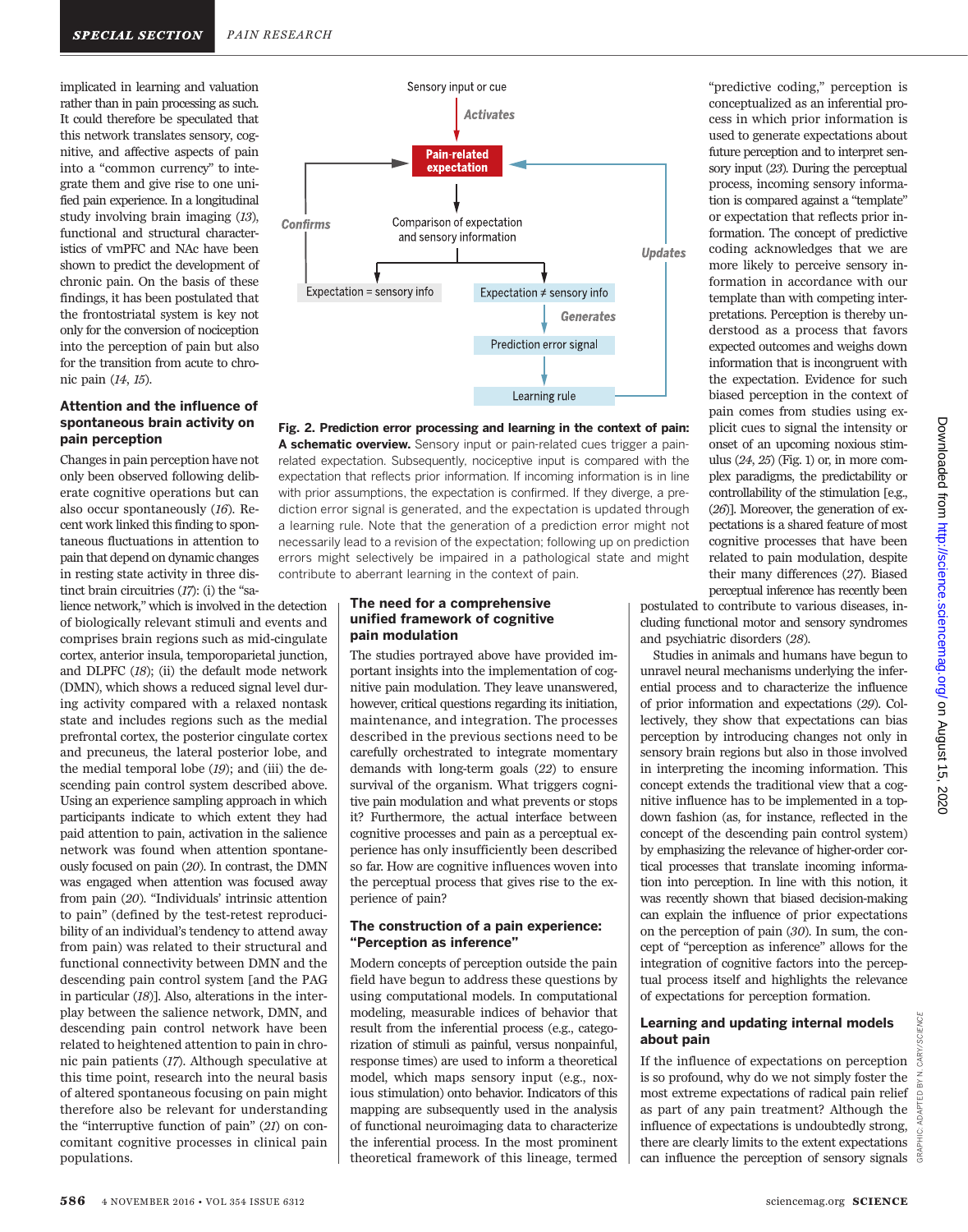(31). Our representations of reality should first and foremost enable us to successfully navigate the environment with minimal costs, which renders delusional ideations impractical. A substantial deviation of our expectations from reality should therefore lead to course correction—an updating or revision of our expectations. Predictive coding and learning models rooted in this approach assume that when expected and observed sensory information diverge, a "prediction error message" is generated in the brain that serves as a teaching signal for model updating (Fig. 2). So far, prediction error (PE) signaling has been studied extensively in the context of reward learning and perceptual decision-making in the visual and auditory systems. However, a limited number of studies have explored aversive PE processing by using noxious stimuli as an aversive experience during learning in humans (32–35).

But what constitutes an important enough deviation to challenge our current model and

# "The concept of pain as an actively constructed experience...has far-reaching implications for pain treatment and prevention."

trigger updating? Both premature and delayed model updating can be risky. Premature or overly frequent updating might lead to a highly volatile and unreliable model and also absorb large amounts of attentional resources for constant monitoring. Conversely, delayed model updating might bear the risk that true changes are not considered early enough to prevent costly erroneous decisions. Individuals may optimally integrate newly available information into their existing model when shortlasting noxious stimuli are applied under controlled experimental conditions. There is, however, ample evidence that information integration and learning are suboptimal in patients suffering from chronic pain (36), and lead to change-resistant mental representations of pain and delayed updating.

Premature updating of expectations, on the other hand, might be particularly detrimental when the maintenance of positive expectations could aid treatment success and their (premature) downward corrections might compromise the outcome. As with placebo analgesia, the experience of insufficient pain relief during treatment might be irreconcilable with the expectation of a successful treatment—and, therefore, lead to model updating (37). Treatment expectations are—if at all—often only assessed once before treatment onset, but it seems reasonable to assume that expectations are modified if the treatment effect falls short of pretreatment expectations. This downward adjustment may not only cause patients to drop out of treatment programs but might directly prejudice treatment success, because the inferential processes of pain perception and treatment judgment are no longer supported by a positive expectation of pain relief. Critically, negative treatment experiences have a prolonged effect that can also hamper subsequent unrelated treatment (38). In sum, learning models characterize the modification of expectations when new information becomes available and could be applied to explore aberrant learning that is frequently found in the context of chronic pain.

## Conclusions and outlook

With the departure from a rather rigid concept of pain as a direct readout of sensory input, neuroimaging of cognitive pain modulation has provided valuable insights into the complex nature of pain and its neural basis. However, further research is needed to integrate the various efforts into a coherent model that addresses all aspects of modulation, including its initiation, implementation, and monitoring, and also includes the existing behavioral and neuroimaging literature (39). The concept of predictive coding could provide the theoretical framework for this endeavor. For example, Büchel and colleagues (37) pointed out that although the descending paincontrol system is commonly interpreted as a topdown influence, its constituting brain regions have reciprocal connections, which allow for upand downward projections of information. They therefore suggest that—in line with the concept of predictive coding—the descending system could be part of a larger recurrent network exchanging PE signals at all levels of the neuraxis. Several findings point at a critical role of the DLPFC in orchestrating this network. As described above, the DLPFC is part of various networks that are involved in cognitive pain modulation. It plays a key role in evidence accumulation during perceptual decision-making, as described in the context of perception as inference (40) and learning. The integration of these different strands of research with respect to DLPFC functioning and its governance of learning networks can be expected to provide the much-needed unifying model of neural mechanisms underlying cognitive pain modulation.

The concept of pain as an actively constructed experience that is determined by expectations and their modification through learning has farreaching implications for pain treatment and prevention. Treatment success is known to be critically depending on patients' expectations, not only in the context of placebos but also with active interventions such as analgesic drugs (41). Expectations—in turn—are shaped by the information that is provided by health care practitioners. How could information be designed to optimally guide expectations for maximum treatment outcome? How could aberrant information processing be addressed using the framework of predictive coding? Future research should explore the translation of research on the inferential process underlying the perception of pain into clinical practice to optimally inform pain prevention and treatment strategies.

Patients' complaints about pain that persists despite numerous treatment attempts are often dismissed as being "all in their head." Modern pain research has shown that this notion is in fact true for any kind of pain, acute or chronic, easy to treat or resistant to all treatments currently available. We are only beginning to understand that the head (or the brain, for that matter) also holds the key to new ways to help patients conquer their pain.

## REFERENCES AND NOTES

- 1. K. Wiech, I. Tracey, Front. Neurosci. 7, 46 (2013).
- 2. L. Hu, G. D. Iannetti, Trends Neurosci. 39, 212–220 (2016).
- 3. A. Mouraux, A. Diukova, M. C. Lee, R. G. Wise, G. D. Iannetti, Neuroimage 54, 2237–2249 (2011).
- T. D. Wager et al., N. Engl. J. Med. 368, 1388-1397 (2013).
- 5. I. Tracey, P. W. Mantyh, Neuron 55, 377–391 (2007).
- 6. F. Eippert, J. Finsterbusch, U. Bingel, C. Büchel, Science 326, 404 (2009).
- 7. P. Krummenacher, V. Candia, G. Folkers, M. Schedlowski, G. Schönbächler, Pain 148, 368–374 (2010).
- 8. F. Eippert, C. Buechel, in Placebo and Pain: From Bench to Bedside, L. Colloca, M. Flaten, K. Meissner, Eds. (Academic Press, Waltham, MA, ed. 1, 2013), pp. 53–71. F. Eippert et al., Neuron 63, 533-543 (2009).
- 10. F. Benedetti, M. Amanzio, R. Rosato, C. Blanchard, Nat. Med.
- 17, 1228–1230 (2011). 11. M. Peciña, J. K. Zubieta, Mol. Psychiatry 20, 416–423 (2015).
- 12. C.-W. Woo, M. Roy, J. T. Buhle, T. D. Wager, PLOS Biol. 13, e1002036 (2015).
- 13. M. N. Baliki et al., Nat. Neurosci. 15, 1117–1119 (2012).
- 14. M. N. Baliki, A. V. Apkarian, Neuron 87, 474–491 (2015).
- 15. J. P. Rauschecker, E. S. May, A. Maudoux, M. Ploner, Trends
- Cogn. Sci. 19, 567–578 (2015). 16. M. Ploner, M. C. Lee, K. Wiech, U. Bingel, I. Tracey, Proc. Natl.
- Acad. Sci. U.S.A. 107, 355–360 (2010).
- 17. A. Kucyi, K. D. Davis, Trends Neurosci. 38, 86–95 (2015).
- 18. W. W. Seeley et al., J. Neurosci. 27, 2349–2356 (2007). 19. M. E. Raichle et al., Proc. Natl. Acad. Sci. U.S.A. 98, 676–682
- (2001).
- 20. A. Kucyi, T. V. Salomons, K. D. Davis, Proc. Natl. Acad. Sci. U.S.A. 110, 18692–18697 (2013).
- 21. C. Eccleston, G. Crombez, Psychol. Bull. 125, 356–366 (1999). 22. G. Crombez, C. Eccleston, S. Van Damme, J. W. Vlaeyen,
- P. Karoly, Clin. J. Pain 28, 475–483 (2012).
- 23. K. Friston, Neural Netw. 16, 1325–1352 (2003).
- 24. T. Koyama, J. G. McHaffie, P. J. Laurienti, R. C. Coghill, Proc. Natl. Acad. Sci. U.S.A. 102, 12950–12955 (2005).
- 25. J. R. Keltner et al., J. Neurosci. 26, 4437–4443 (2006).
- 26. T. V. Salomons, T. Johnstone, M. M. Backonja, R. J. Davidson, J. Neurosci. 24, 7199–7203 (2004).
- 27. L. Y. Atlas, T. D. Wager, Neurosci. Lett. 520, 140–148  $(2012)$
- 28. M. J. Edwards, R. A. Adams, H. Brown, I. Pareés, K. J. Friston, Brain 135, 3495–3512 (2012).
- 29. C. Summerfield, F. P. de Lange, Nat. Rev. Neurosci. 15, 745–756 (2014).
- 30. K. Wiech et al., Curr. Biol. 24, R679–R681 (2014).
- 31. G. Crombez, K. Wiech, Pain 152, 1449–1450 (2011).
- 32. A. Ploghaus et al., Proc. Natl. Acad. Sci. U.S.A. 97, 9281–9286 (2000).
- 33. B. Seymour et al., Nat. Neurosci. 8, 1234–1240 (2005).
- 34. M. Roy et al., Nat. Neurosci. 17, 1607–1612 (2014).
- 35. S. Zhang, H. Mano, G. Ganesh, T. Robbins, B. Seymour, Curr. Biol. 26, 52–58 (2016).
- 36. J. W. S. Vlaeyen, Pain 156 (suppl. 1), S86–S93 (2015). 37. C. Büchel, S. Geuter, C. Sprenger, F. Eippert, Neuron 81,
- 1223–1239 (2014).
- 38. S. Kessner et al., PLOS ONE 9, e109014 (2014).
- 39. M. Ploner, U. Bingel, K. Wiech, Trends Cogn. Sci. 19, 180–182 (2015).
- 40. M. J. Mulder, L. van Maanen, B. U. Forstmann, Neuroscience 277, 872–884 (2014).
- 41. U. Bingel et al., Sci. Transl. Med. 3, 70ra14 (2011).

## ACKNOWLEDGMENTS

K.W. would like to thank U. Bingel, F. Eippert, T. Makin, M. Ploner, J. O'Reilly, I. Tracey, and N. Weiskopf for valuable comments and the U.K. Medical Research Council for research support.

10.1126/science.aaf8934